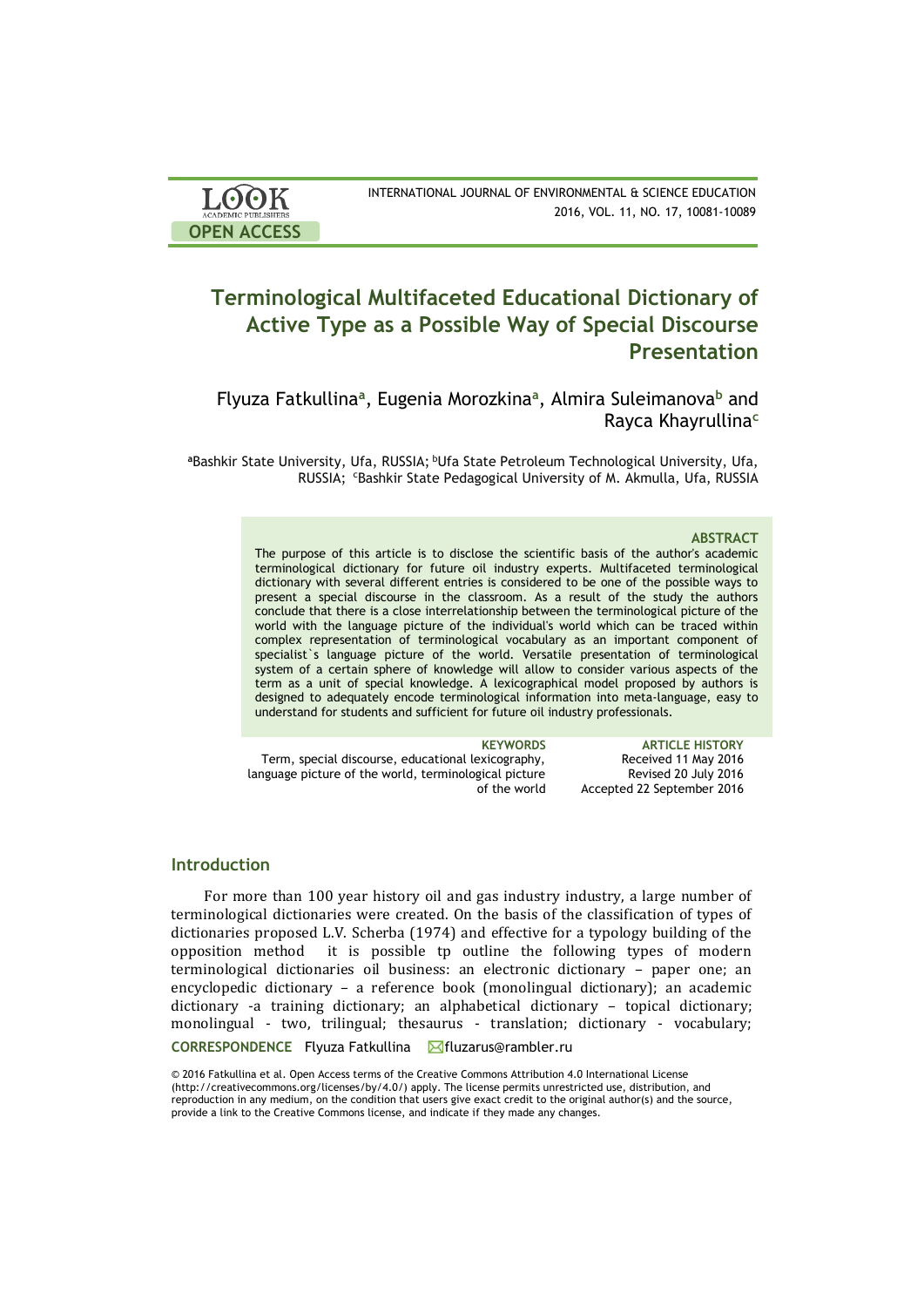explanatory dictionary - frequency dictionary; general glossary of the oil business terminological dictionary of one of the sections of this sphere of knowledge; dictionary of notional terms – dictionary of terms abbreviations (Scherba, 1974).

The dictionary type is determined by its addressee and objectives, and it is manifested in the distinguishing features of the glossary and dictionary entries. The features of glossary are related to the selection of vocabulary, its minimization and compression (Averbuh, 2004). The specificity of entries is related to the way of the term semantization. In connection with this, the problem of the entry, the method of term semantization in terminological dictionaries on the oil business are of particular importance (Fatkullina & Suleymanova, 2014).

Electronic dictionaries on the oil business are represented by a small group and are diverse in the presentation of the term meaning, but they are interesting by its wide availability and easiness of use. As a rule, they are focused at experts of this industry, and they are topical vocabularies of small volume: "Types of transport list", "Types of oil and gas equipment list", etc. So, reference - the catalog "Oil and Gas" from the series "World Encyclopedia of Equipment" is constructed in the form of information search model, which allows to look for the manufacturer, type, equipment model, providing interested parties with the lists of foreign and domestic producers of oil equipment. In connection with the development of economic ties between the countries oil specialists have a practical interest to a computer "Anglo-Russian and Russian-English Dictionary of New Terms and Oil and Gas Abbreviations" (Sakhalin project) of S.V. Kurbatova which includes the most commonly used English abbreviations of oil terms, their "decoding" and translation into Russian.

Modern educational dictionaries on the oil and gas business in the theoretical principles of construction and its research methodology continue the tradition of the classical terminological, bi- or multilingual lexicographical works. The problem is not that they are presented mostly on paper, but in the fact that they give readers a graphic representation of the term, define the concept, referred to by a term and does not reflect a systematic approach to the presentation of a special vocabulary. However, for a comprehensive presentation of terminological system where there is a term of a specific sphere of knowledge, for the effective assimilation of the term meaning and its place in terminological system by students, as well as to meet the communication needs of the future experts this way of presentation of the term cannot be considered sufficient. No doubt, that translation dictionaries are necessary and useful for reading and translation of literature on the specialty, but the translation does not reveal the specifics of the Russian term meaning (Morozkina, 2005; Morozkiona, 2012).

A close interrelationship of the terminology picture of the world with the language picture of the world of an individual can be traced at integrated presentation of terminological vocabulary as a vocabulary component of the language picture of the world of a specialist (Hayrullina, 1999; Morozkina, 2009). "Term is the basic unit of the special vocabulary which has a strict lexical and conceptual structure and carries an informative load" (Fatkullina & Garifullina, 2009)

For the most complete idea of the specialist's terminology picture of the world it is seen an appropriate combination in one terminological dictionary of various information about the terms presented by heterogeneous lists, allowing the author to introduce vocabulary and give the reader various aspects of the term as a unit of special knowledge.

# **Methodological Framework**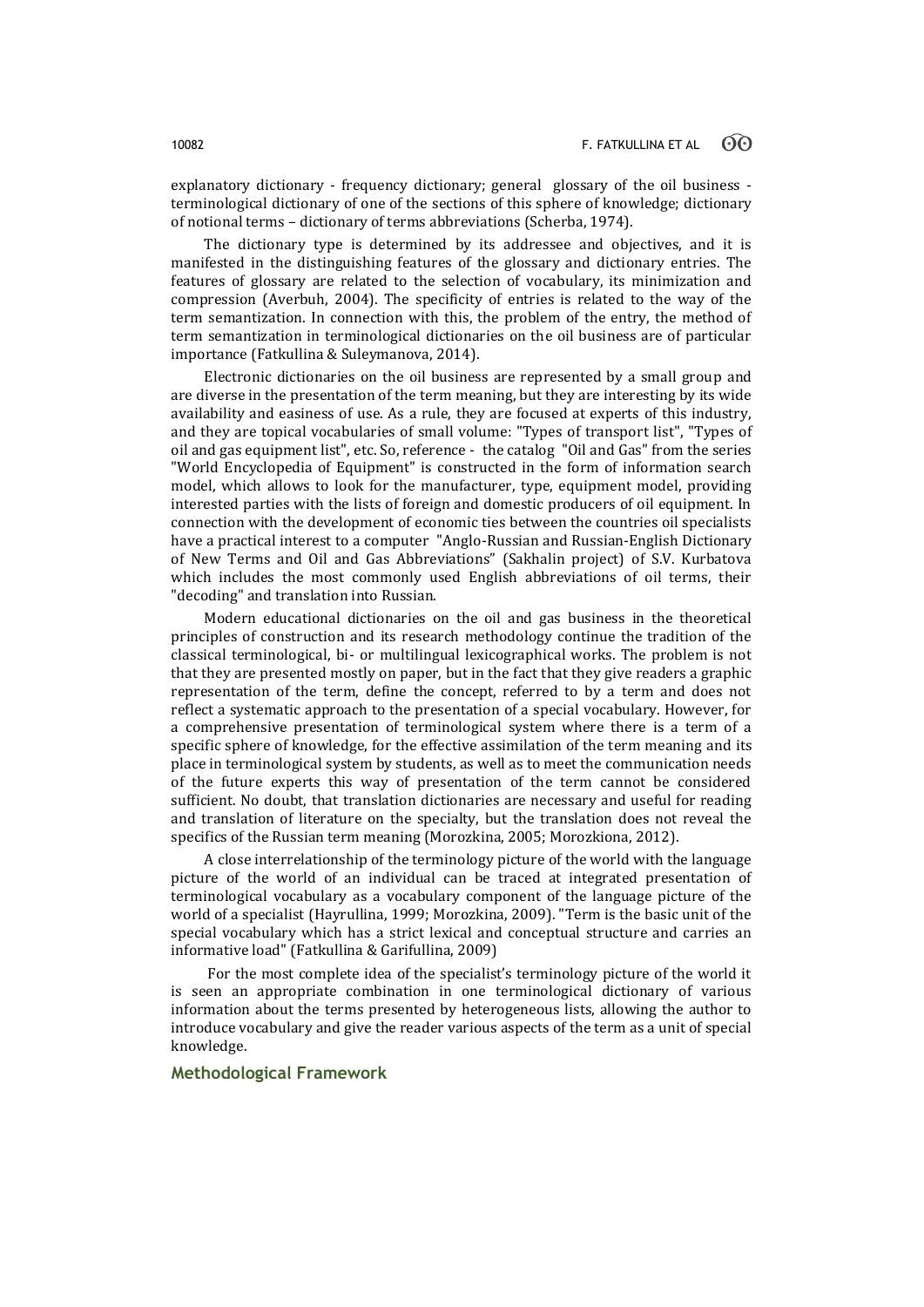#### $\odot$ INTERNATIONAL JOURNAL OF ENVIRONMENTAL & SCIENCE EDUCATION 10083

Terms express concepts related to any specific field of human activity or human knowledge, they are combined into terminological system which reflects the system of knowledge in a particular area. Terminological system is a system of concepts, ultimately determining true meaning of the term, its place in the system of concepts of a particular field of knowledge. This is even more important that the logical-conceptual modeling terminological system, according A.S. Gerd (1988), is a special case of modeling of scientific knowledge and knowledge about the world. The necessity for systematic analysis and description of terminology systems are clearly recognized by modern terminologists and based on the achievements of linguistics in the study of language as a system. The systematic presentation of terms allows not only to indicate units of the terminological system, but also to identify the different types of relationships between them, as well as relations between the units of terminological systems and extra-linguistic activities. It is absolutely true that "... a systematic analysis is desirable and even mandatory for the terminological dictionaries" (Grinyov, 1993).

The methods selected for the study corresponded the goals and objectives of the article: simulation method providing presentation of the most significant hidden from direct observation signs of terminological units in explicate and foreseeable form; a statistical method for identifying the structure of the lexical composition of the discourse of an oil industry professional , finding a set of terminological units of the oil business, its organization, the definition of the statistical regularities of the distribution of terminological vocabulary in the texts, as well as to determine the frequency of various phenomena, rate of ambiguity and formation activities of the terms; the method of lexicographic description of terminological lexicon. The used research methods are based on the understanding of language as a major means of communication, recognition of the unity of essence and function of language, and the interrelationship of such fundamental properties of language as a systemacy, social and psychological essence and historical character of the development.

# **Results and Discussion**

A detailed and complete special picture of the world of oil industry professionals can be explicated in the complex, system dictionaries of the active type. The necessity for systematic description of terminological units repeatedly drew the attention of researchers- terminologists (Leychik, 2000; Suleymanova, 2003). This terminological systematization is considered as an analysis of the whole complex of existing concepts of a specific sphere of knowledge in synchrony and a logical construction of system of these concepts. Under the complex we understand the vocabulary which combines a various ways of semantization of a term- sign providing the most complete understanding. The basis of differentiation of passive and active dictionaries is a thought L.V. Scherba (1974) of active and passive syntax: "In the passive aspect it is necessary to start from the forms of words, exploring their syntactic meaning ... As for an active syntax aspect, there is an initial point of view is quite different. The questions about how this or that idea is expressed ... "(Scherba, 1974). Combining different ways of semantization of a term-sign is viewed as an opportunity of the most fully identification of existing term properties, presentation of a term as a unit of discourse (Hayrullina, 2012; Hayrullina & Turkhan, 2015).

The analyzed terminological dictionary is a single lexicographical manual of terminological system of one of the urgent for Russian industry knowledge, distinguished by several dictionaries entries, provides the reader with a variety of characteristics of the heading units that allow to present the lexical meaning of the terminological units most fully: 1) a frequency terminological dictionary, 2) an explanatory-combinational glossary of terms, 3) a thematic dictionary that is based on a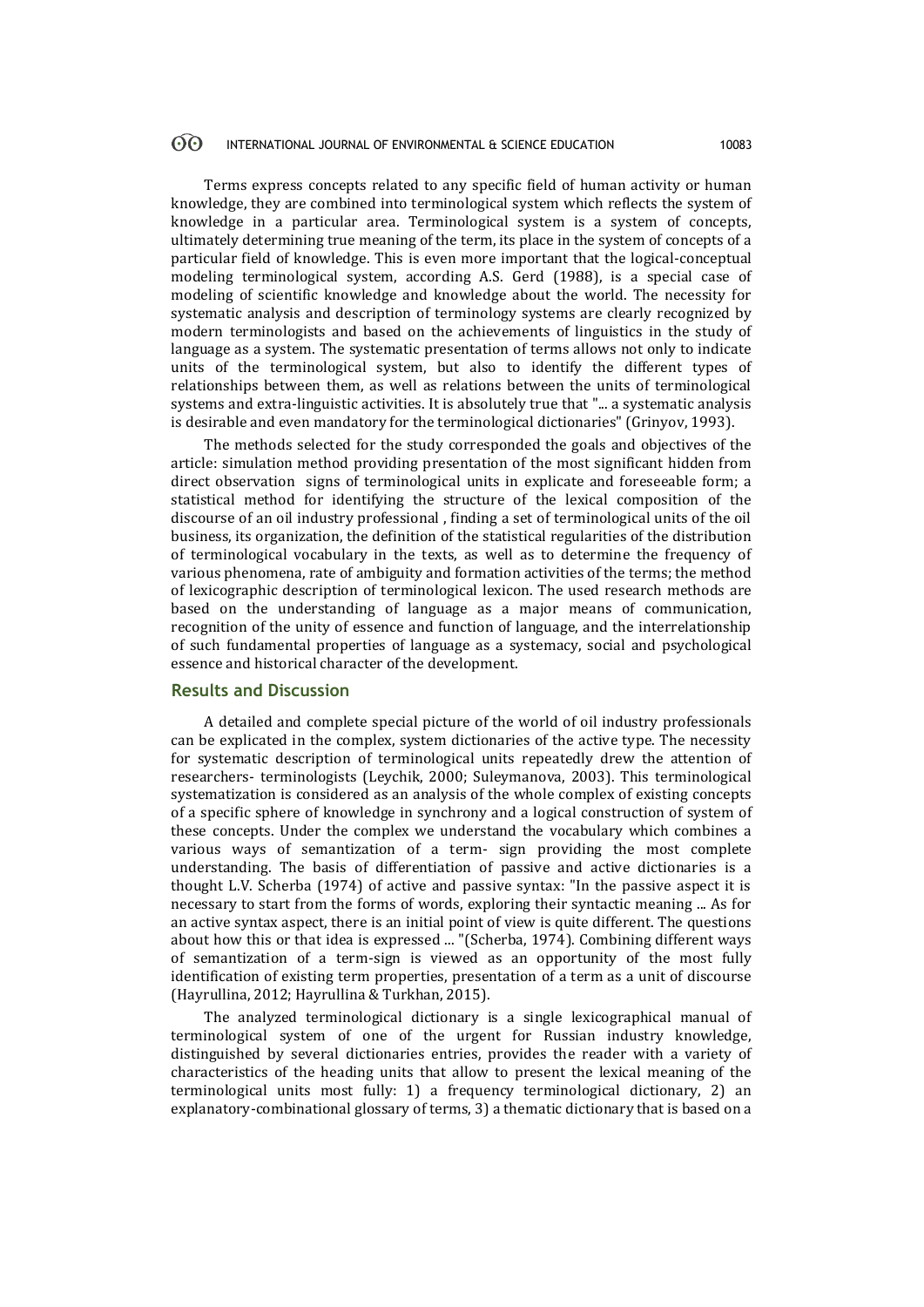synoptic scheme of the industry. A comprehensive dictionary has a clear philological and encyclopedic convergence. This convergence of different types of dictionaries is due to "dual citizenship" of the term. As a unit of lexis the term demonstrates proper linguistic features in the dictionary of philological type, as a unit of logos- extra linguistic features (belonging to the concepts defined by their particular area of scientific knowledge as it is a member of the sublanguage terms system) - in the encyclopedia.

From our point of view, the combination in one complex lexicographical manual of frequency, thesaurus, thematic dictionaries allows to reveal most fully the essence of the Russian term. Each of the components (type of dictionaries) included in the integrated dictionary has its own entries, representing not only the properties of the term as a linguistic unit, but also the relationship between terms in the system of a specific sub-language, giving the following information about a terminology unit: 1) the most informative terms of a studies terminological system; 2) absolute values of a term; 3) lexical-semantic features of a term; 4) syntagmatic relations of a term; 5) an individual place of a term in the paradigmatic classification terminology of a studied sub-language. An integrated approach to the presentation of a term meaning allowed to combine the various elements of the meaning in one dictionary, which allows readers to digest not individual isolated language facts, but language tools in their interactions, their syntactic and paradigmatic links that, in its turn, most fully describes the terminology system of a given sub-language. Such dictionary structure is designed to solve the challenges that systemic explanatory terminological dictionaries face - "to help the reader of special professional literature understand the meaning of unclear or unknown term; give an idea of the structure of the relevant subject area; teach the reader-specialist to use actively a special language" (Nikitina, 1988).

The research given in the present paper, shows that there is a close interrelationship of the terminology picture of the world with the language picture of the world of the individual. Multidimensional analysis of terminological lexis of sublanguage oil industry conducted by us has allowed to consider various aspects of the term as a unit of special knowledge. For the most complete understanding of terminological picture of the world of an oil industry specialist it seems appropriate to connect in one terminological manual various information about the terms presented by heterogeneous lists, obtained as a result of the study: 1) a list of five hundred most frequent terms of this specialty, compiled on the basis of lexical array of scientific works of different genre, accompanied by an indication of the etymology of these terms (borrowed and native-Russian terms); 2) a list of terms formed in a lexical-semantic way; 3) a list of terms derived from the most productive for this terminology methods of word formation; 4) a list of terms-anthroponyms; 5) a list of words of different parts of speech that constitute the meta-language of an oil industry specialist, indicating their quantitative characteristics (results of lingua-statistical analysis). It is no coincidence that this work which would collect all enumerated lists, is called a manual, this is done deliberately in order to emphasize that it is not a dictionary, but lists the oil industry terms used to describe its various aspects and as a whole, reflect the terminological component of a language picture of the world oil industry specialist in its entirety.

The first of presented entries is a frequency dictionary. The principle of the frequency is estimated as the most reliable and objective when analyzing the lexical system of the language in the works of P.N. Denisov (1980), F.G. Fatkullina (2015), A.K. Suleymanova (2009) and other researchers who have used this principle in relation to the selection of a vocabulary of general literary language, as well as terms of certain spheres of knowledge. In our opinion, the analysis of frequency of terminological units is determining for a number of reasons: 1) the language of science is characterized by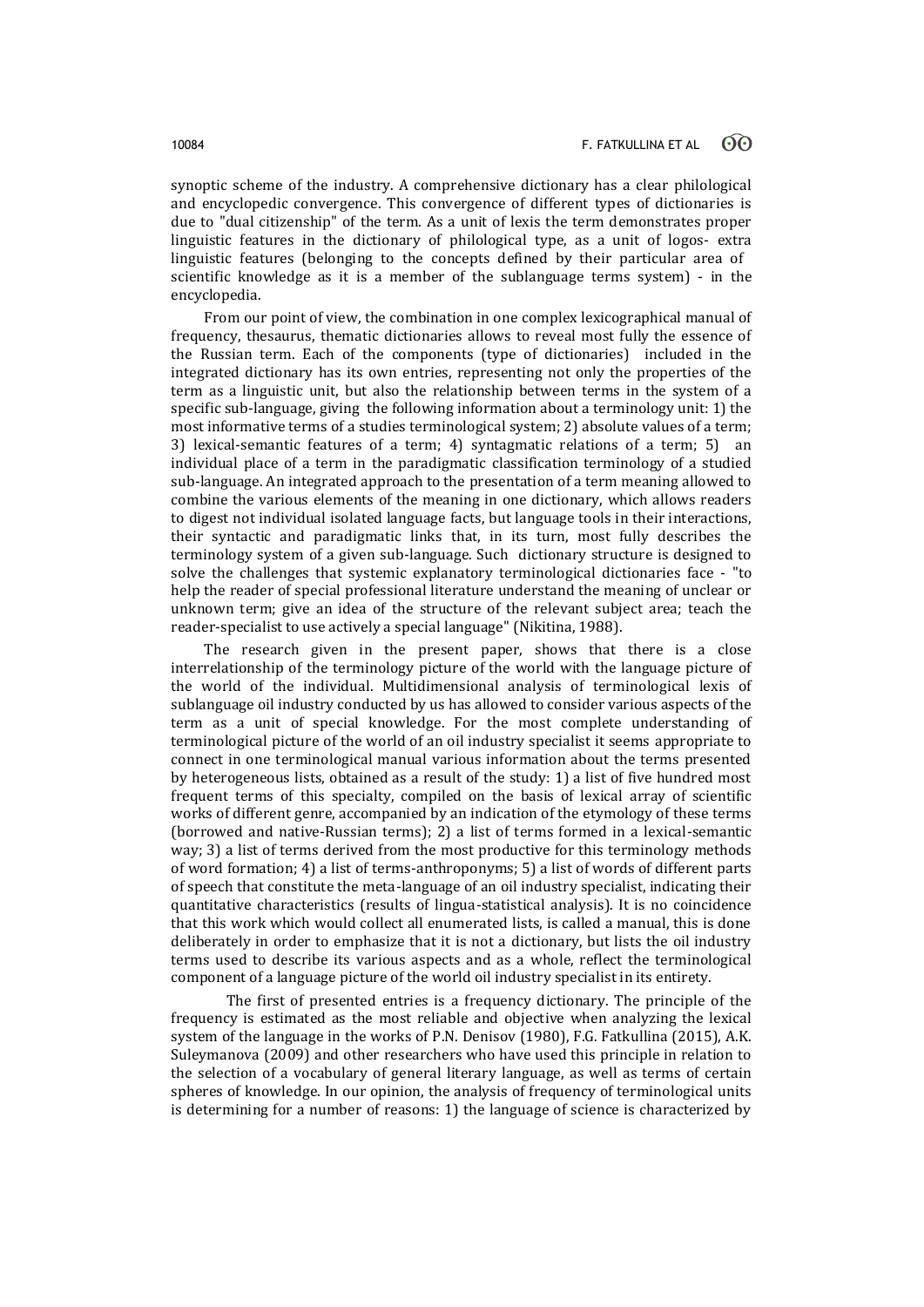#### 60 INTERNATIONAL JOURNAL OF ENVIRONMENTAL & SCIENCE EDUCATION 10085

isolation, closed borders, a relatively limited vocabulary; 2) according to many researchers, "... one of the laws of dialectics is implemented in the lexis - the law of the transformation of quantity into quality. These are quantitative parameters of a dictionary that define its qualitative specificity" (Denisov, 1980).

The frequency list is a list of comparative and summarizing thousands of the most frequent terms of the oil business, identified by continuous sampling of lexical array of scientific literature of various genres (monographs, collections of scientific articles, books for oil industry specialists, driller directory). It goes without saying, the amount of different used terminological units in various genres cannot coincide with relative homogeneity of the terminological system of a certain language. As a basic list for the comparative characteristics of the frequency, the frequency list of terms of scientific articles was used. This is due to lexical features of selected works: terminological units of monographs and reference books are thematically limited (due to solution of problems of any specific direction of the studied sphere of knowledge) and represent a narrow range of terms with a high frequency of use; the book for oil industry professionals includes all sections of the studied sphere of knowledge, however, by its style it is close to the popular scientific genre, which reduces the level of "science" and is reflected primarily in the lexicon of presented terminology. The scientific articles have a maximum close to the ideal correlation of "science" and "breadth of the described material." Lingua-statistical analysis of terminological units from these sources allows to identify the outer limits of terminological system as a fragment of the language picture of the specialist's world. Comparative characteristics of the frequency of terminological units demonstrate the convention and diffusion of these boundaries.

The most commonly used terms of the studied sub-language which are in the frequency list are accompanied by their etymological characteristic. According to our research, most of the terms of the studied sub-language account for borrowed terms. Presenting a significant body of terminological vocabulary, borrowed words reflect the history of formation and development of the studied sphere of knowledge, history and culture of the people and their contacts with other cultures, the activity of linguistic relations between themselves in this or that period of time. The presence of a significant amount of borrowing is a characteristic feature of the terminological vocabulary. Borrowing is a productive process in the terminology as foreign words are characterized by unambiguity and determinacy, and are definitely a step towards international standardization of terminology. Information about the etymology of the terms allows: a)to identify the languages that have had the greatest influence on the formation of terminological fund of the studied sub-language, served as sources or intermediaries in replenishment of the terminological system of the oil business, b) to determine different types of internationalism, c) to trace the changes that have occurred in the semantic form of foreign words in the process of their inclusion in the terminology system, d) to analyze the system response of the host (Russian) language to borrowing, g) to identify links of borrowed and native terminological lexicon, e) to establish the relations between the borrowed and native lexicon in the terminological system (Haybulina & Fatkullina, 2012).

The list of glossary formed by lexical-semantic way, is one of the first and most important up to date the source of replenishment of terminological vocabulary, is interesting not only for linguists and terminologists, but also for culturologists. It is generally accepted that the verbal reflection of the world surrounding the individual, is determined by the peculiarities of the national way of thinking of the people, whose representative is the individual. We do not replace the concept of a linguistic personality by the concept of national character, but recognize that "there is a deep analogy exists between them. It means the nature of the nation in this and in another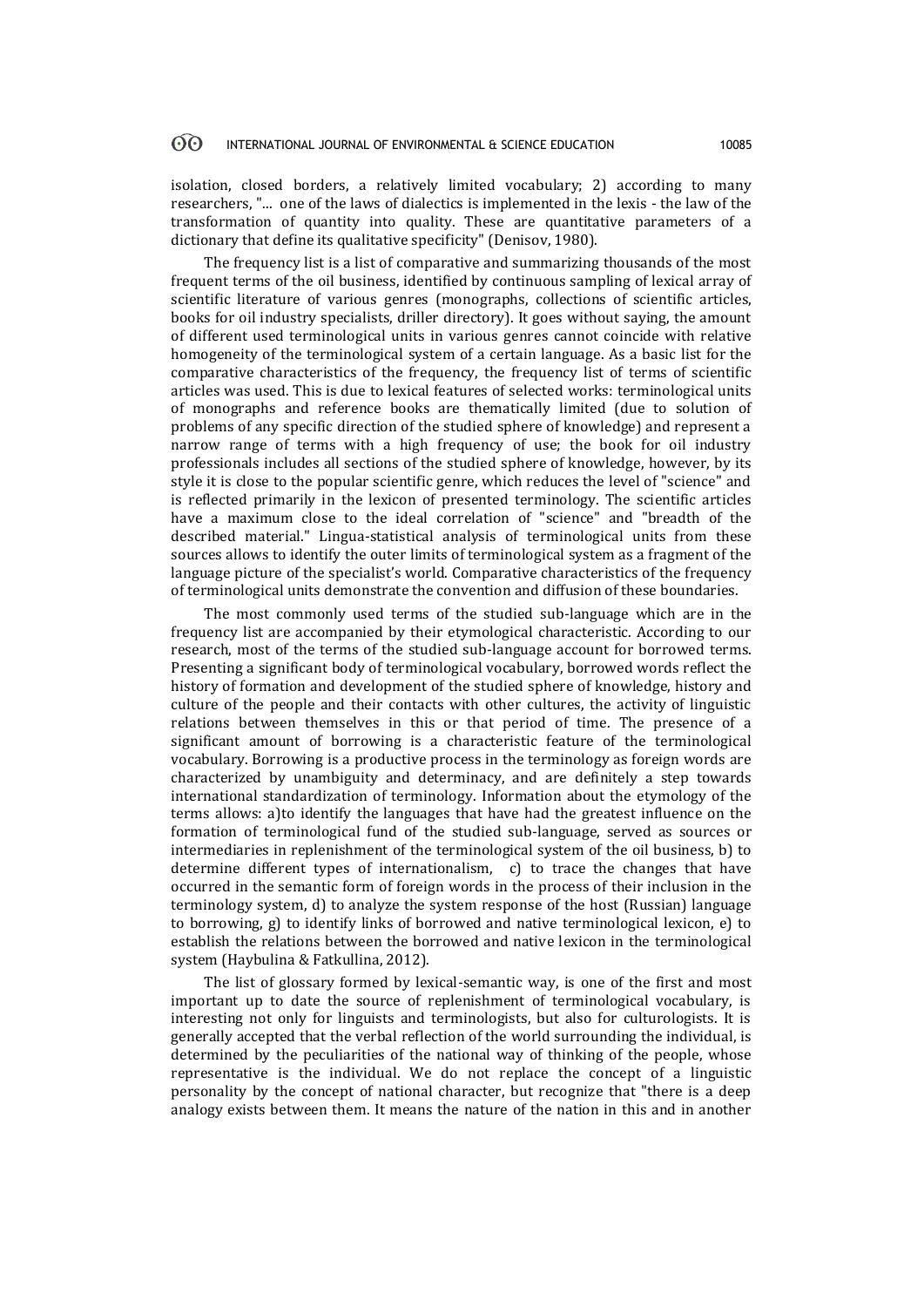case is a relatively stable over time, i.e. invariant to scale of the personality, a part of its structure, which is in fact the product of a long historical development and the subject of intergenerational transfer of experience ... The national permeates all levels of the organization of the language person, each of them acquiring the peculiar form of the embodiment" (Karaulov, 2002). The inclusion of this component in the proposed terminological manual is proved by understanding of that the science being an integral part of human culture, is at the same time a manifestation of national specificity, reflecting the nature of metaphorical language of the Russian national consciousness. The terms derived in a lexical-semantic way, reflect the national peculiarities of the Russian people, demonstrating the interaction of vocabulary common literary language, terminological vocabulary and culture of the people - the carrier of the given language, the close connection of ordinary picture of the world and a language picture of the specialist world, demonstrate the diffuse and transparency of their boundaries, show the development of anthropocentric paradigm in terms of this sub-language, provide researchers with information about the factors that result from the interaction of which is the formation of terminological vocabulary of units of different types of lexical and semantic formation of the terms of this specialty, the relationship between the abstract and specific language in the formation of the terms in this way.

The second component of the terminological dictionary is a table showing the most productive in the sublanguage term-building models with demonstrative examples. Terminological system of any field of scientific and technical knowledge, including the sub-language of the oil business, reflects its state at a particular period of time, and is a tool for its further development (Fatkullina, Morozkina & Suleymanova, 2015). Term-creation is recognized by conscious process directly dependent on the professional consciousness, its world-outlook, world-attitude, mental, psychological, cognitive activity. The individual's knowledge about the world is verbally embodied in the regular functioning of the word-formation models in the process of education and motivating of the term. The internal form of the term contains information about the world-outlook, world-attitude, perception of the world of the people in general and a specialist as a representative of a particular ethnic group, in particular (Suleymanova & Fatkullina 2013). Presented in the manual stereotyped word-forming model of the oil business terms indicate a close connection between term-formation and word formation of lexis of the commonly understood language and are intended to predict the potential derivation of the terms of this field of knowledge in diachronic, its nested structure, contains information about resources term-formation potential of this discipline.

The third of the presented list contains a list of terms-anthroponyms made in alphabetical order in terms to the basic word. The terms-anthroponoms present a fusion of scientific knowledge and world culture, they are evidence of the formation of language as part of consciousness, and also they provide information about the different ways term-formation on the basis of a proper name (the scientist or researcher), determine the efficiency of various word-formation models and affixes, fixed an attributive function for the term-anthroponym in terms of this sub-language.

The fourth entry is a list of presented morphological categories in the metalanguage of an oil industry specialist, indicating their quantitative characteristics per unit of measurement based on the works of various genres of science fiction: monographs, collections of scientific articles, professional literature, directory of the driller. This list contains information about strict selectivity of oil industry specialist's discourse in choosing one or another part of speech, reveals morphological categories in the dominant discourse, determines their role in this discourse; the predominance of the noun in the studied interval indicates nominativity of a scientific text, the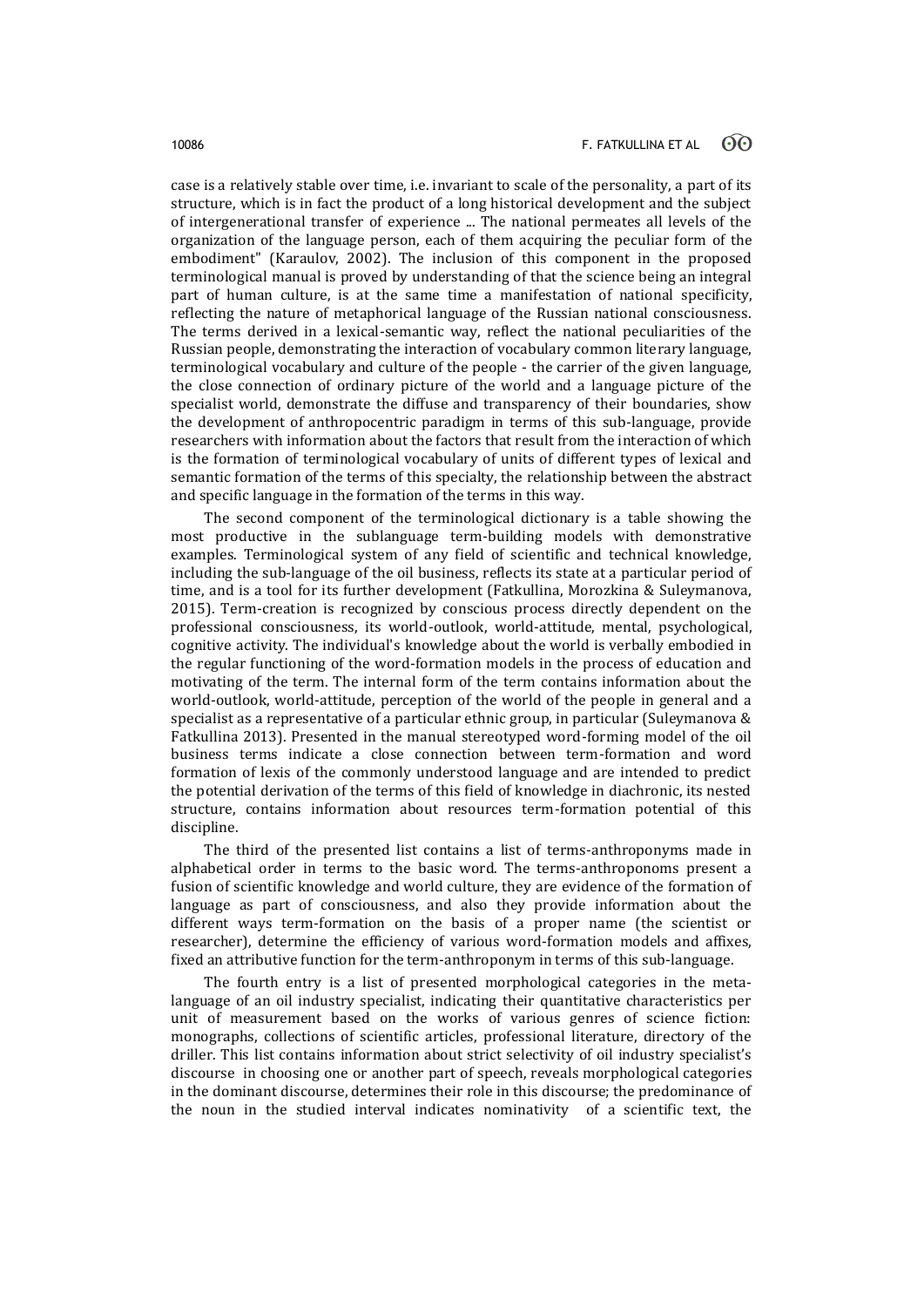quantitative composition of functioning in the studied discourse noun-terms and not noun-terms is intended to convince the researchers that a term is the bearer of a special knowledge and the most informative part of a special discourse, repetition of one and the same terms is proof of the limits of the lexical composition of a particular area of knowledge of terminology, its "calculability"; selectivity of operating in the oil business language lexical units for the implementation of this discourse reveals the most productive form and a number of features unique to this discourse; all lexical units included in the list in the complex provide researchers with information on morphological and syntactic features of oil industry specialist's discourse (Suleymanova, 1999).

It seems appropriate to include in this manual as the fifth entry thematically structured vocabulary of the term system. Thus, the thematic group refers to common words, due to extra-linguistic factors - common words referred the concepts of objects and phenomena of the external world. Structuring thematically related vocabulary was based on the principles of: 1) communication, which is expressed in onomasiological approach to describing the language material (from the meaning to the means of expression), 2) Systemacy hich is to provide the proper language system connections and relations of terms in the thematic groups. Thematic presentation of the method of lexical material shows the most natural for speech situational-thematic organization of terminological units of a particular sub-language. We share P.N. Denisova's (1993) opinion that the "subject-themed set of words form a base ... detail-semantic basis of the thesaurus of a linguistic identity". The organization of lexical material thematically can be displayed due to syntagmatic connections of the words, in some lexical topics in a broad (or narrow) form - the paradigmatic connections of words (Vorobiev, Morozkina & Fatkullina, 2016). The dual nature of the term, its indispensable relation to the concept of scientific or technical sphere of the knowledge allows the distribution of terminological vocabulary of the thematic, subject-logical principle, based on the relationship of subject-conceptual component meanings. Full understanding of the lexical-semantic system of language makes it possible to imagine that a whole set of ideas on which the lexical system and the means of expression are built. This is true for vocabulary of the common literary language and terminological lexis, since the latter is a set of concepts of a specific sphere of knowledge. Presentation of thematically related terminology is intended to "stir up large blocks of units in the minds of the user associated with the reflection of reality" (Karaulov, 1976) as the logical-conceptual analysis of a specific terminological system primarily reveals hierarchy of a conceptual structure, typical of this studied sub-language . Logical and conceptual analysis of terminological vocabulary clearly reflects the most significant and specific types of connections between the components of a particular sphere of knowledge, and characterizes the mindset of an oil industry specialist. Thematic classification of sublanguage oil business terms is intended to reflect in detail the conceptual system of the studied sub-language, its logic and subject-conceptual structure; to present the main topics of this discipline, reliably and in detail reflecting the overall picture of the thematic bundle of terminological lexicon of this sub-language; to trace a close relationship between studied terminological system and terminology of various congenerous and related disciplines; to identify the types of relationships between the members of this terminological terms, imagine existing semantic connections and relations between elements of the microsystem, to trace intersecting sense lines arising in the course of the thematic distribution of terminological vocabulary.

Thematic structuring of the studied sub-language terminology reveals a variety of connections and relationships of terminological units: functional connections (accessory of lexical structure of a thematic dictionary to one terminological system;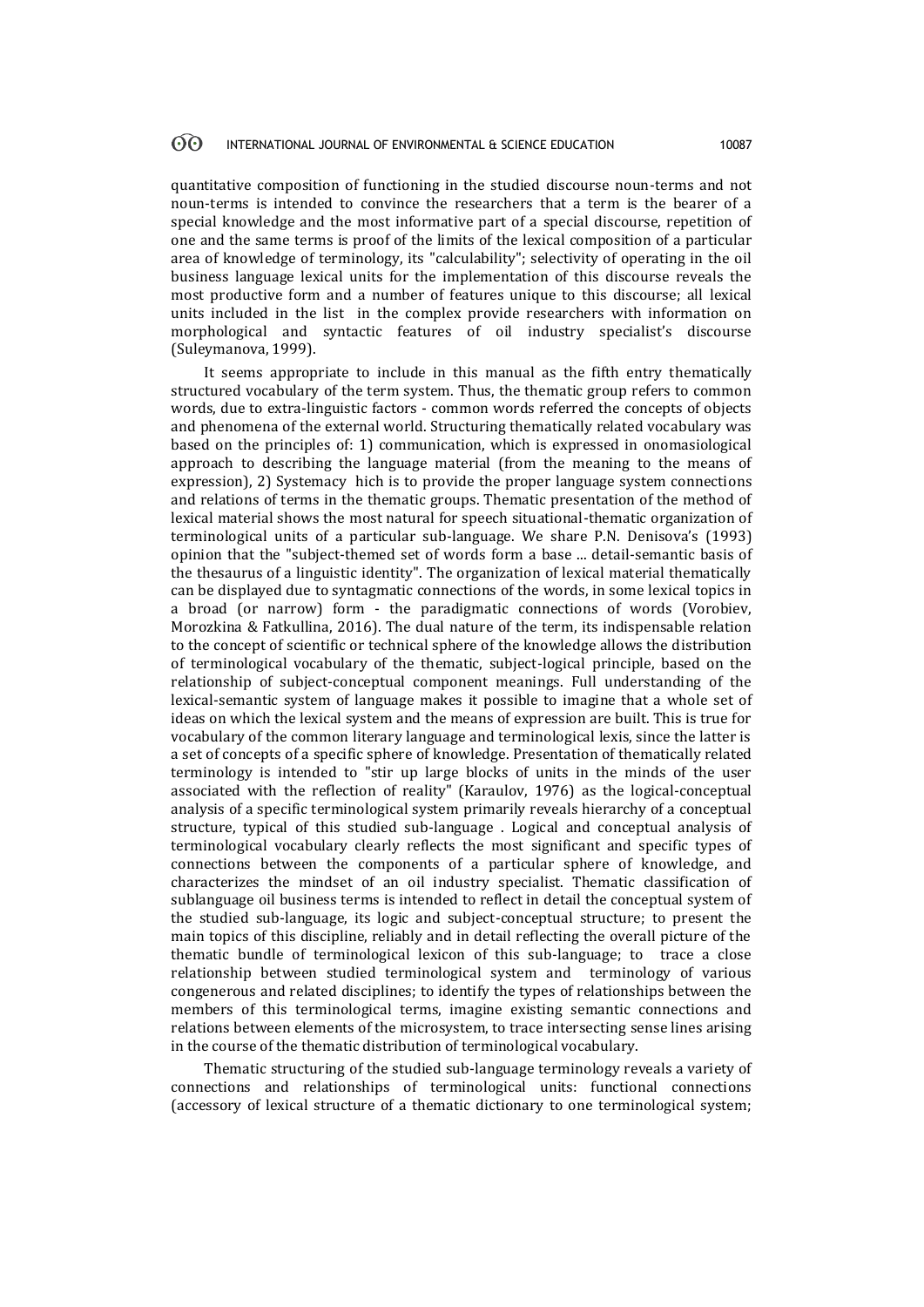object-ontological relations inherent to the specific term system (manifested in the combination of vocabulary within thematic microsystems in the clan and the species of unity in the subject group on the basis of extra-linguistic criteria (on the conceptual basis of thematic proximity); paradigmatic connections in the language system (lexicalsemantic, synonymous, antonymous in the frameworks of theme, being realized, in particular, in the presentation of terms, synonyms and antonyms of terms in the same subject group), it shows the paradigmatic group of words, due to the relationship between the objects themselves and the phenomena of reality; thematic classification is a hierarchical terminology system of units implementing within the thematic integration of different types of relationships. Thematic classification of the studied terminological system is based on a classification of the objects and phenomena as outlined classes, groups, sub-groups and micro-groups include the terms of the given discipline in accordance with the selected component meanings (Fatkullina, 2015).

# **Conclusion**

Multi-aspect description of terminological lexicon identifies and represents the principles of the internal organization of the elements of the oil business terminology as the lexical component of language picture of the world, it presents the discourse of the oil industry worker as a system of knowledge expressed in language (Suleymanova, 2009). According to the author, one of the fundamental works on the problems of the linguistic individuality of Y.N. Karaulov (2002), a full presentation of linguistic individuality in order to describe it, or synthesis means identifying the hierarchy of meanings and values in its worldview, its thesaurus. One important component of this work and a prerequisite for the next level of"filling-in" a linguistic individuality is an exhaustive description of the different characteristics of verbal and semantic level of the language individual (Karaulov, 2002). Therefore, the construction of the lexical component of "personal paradigm" of an oil industry specialist performs the determining and in accordance with the three-level model, integrating function in the reflection of his linguistic world. Terminological component of a specialist's discourse is not the only one, but a necessary component in the reconstruction of his linguistic world.

Human consciousness captures reality with all its inherent systemic connections and relationships that are objectified in the language (Fatkullina, 2002, p. 56). The unity of the linguistic and extra-linguistic content of the terminological unit can be most fully presented by the cognitive approach to the analysis of terminological vocabulary, which is possible because the semantics of the term is determined primarily by its place in the system of concepts of a particular field of knowledge, when the meaning of a single term is coordinated by the meaning of other terms of the same system.

### **Disclosure statement**

No potential conflict of interest was reported by the authors.

### **Notes on contributors**

**Flyuza Fatkullina,** Doctor of Philology, Professor, Head of the Department of Russian and Contrastive Philology at the Faculty of Bashkir philology and journalism of Bashkir State University, Ufa, Russia.

**Eugenia Morozkina,** Doctor of Philology, Professor, Head of the Department of Linguistics and Translation Studies at the Faculty of Romance and Germanic philology of Bashkir State University, Ufa, Russia.

**Almira Suleimanova,** Doctor of Philology, Professor, Head of the Department of Russian Language and Literature of Ufa State Petroleum Technological University, Ufa, Russia.